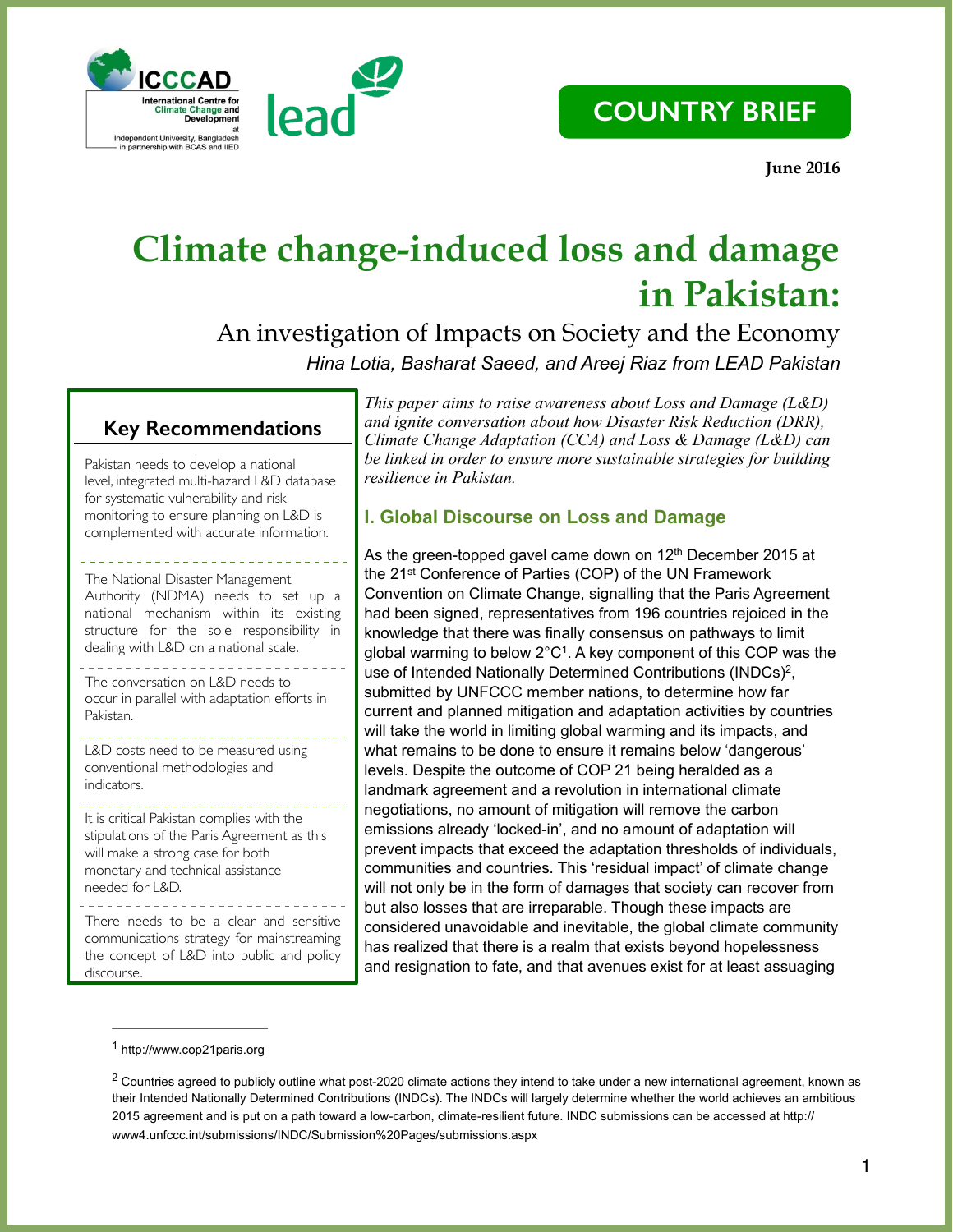#### **Box.1 Working Definition of Loss and Damage**

"Damage" can be seen as negative impacts that can be repaired or restored (such as windstorm damage to the roof of a building, or damage to a coastal mangrove forest from coastal surges which affect villages).

"Loss" can be characterized as negative impacts that cannot be repaired or restored (such as loss of geologic freshwater sources related to glacial melt or desertification, or loss of culture or heritage associated with potential population redistribution away from areas that become less habitable over time with climate change).

**Source:** Adopted from Loss and Damage in Vulnerable Countries Initiative, 2012

the impact of these costs on human systems and societies. Perhaps the highest costs will stem from the threat of large scale inundation and eventual submergence of Small Island Stats (SIS) and the mass displacement of communities especially in the developing world, for whom preventative adaptation and proactive mitigation will not suffice. Thus, the quantification and assessment of these costs and possible ways to cope with them have forged a new branch of inquiry within the climate discourse – Loss and Damage.

#### **II. What is Loss and Damage?**

Having realized that even the best case scenario with current mitigation and adaptation efforts will not suffice to avert all the harms posed by climate change, the world is now beginning to theorize the concept of L&D and to derive actionable and feasible policy initiatives. Presently, no commonly agreed definition of loss and damage exists however, an initiative taken by the Government of Bangladesh with support from the Climate Development and Knowledge Network's (CDKN) attempts to set the basic parameters (Box 1) of a common understanding around L&D and provide insights into what it entails for vulnerable countries $3$ . Originally, the term L&D appeared in UNFCCC negotiations in 2007 at COP 13, where the Bali Action Plan called for enhanced action on adaptation including the consideration of "disaster risk reduction strategies and means to address L&D associated with climate change impacts in vulnerable countries" (UNFCCC,2007: p.2). In 2008, Alliance of Small Island States (AOSIS) proposed a

Multi-Window Mechanism to address and finance L&D as a separate concept from adaptation. Following this, the UNFCCC's Work Program on Loss and Damage was established in 2010 and later, the Warsaw International Mechanism (WIM) on Loss and Damage in 2013. Both stressed the need for action to reduce vulnerability associated withL&D. Placed under the Cancun Adaptation Framework (CAF), WIM is the key instrument within the UNFCCC mandate to promote implementation of strategies to limit and cope with L&D associated with both extreme and slow onset events.

#### **III. Evidence of Loss and Damage in Pakistan**

Despite contributing only  $0.8$  per cent<sup>4</sup> to the world's total Greenhouse Gas emissions, Pakistan is facing severe impacts from climate change. Pakistan is among the 15 countries (Maplecroft, 2014) to be hit hardest by effects of climate change even though it contributes only a fraction to global warming.

Flooding is the hazard Pakistan is at risk from the most. Increasing glacial melt from the Himalayan ranges as a result of rising global temperatures swells the rivers and tributaries of the Indus River Basin, inundating large parts of the country every year since 2010. At the same time, since these glacial reserves supply more than 70% of river flows in Pakistan, glacial recession is expected to decrease river flows within the next two to three decades. Eighty percent of this water flowing from glaciers irrigates the cultivated lands of Pakistan. Agricultural production accounts for 21 per cent of GDP and 60 per cent of exports (Ministry of

http://cdkn.org/project/work-programme-for-ldcs-on-loss-and-damage/?loclang=en\_gb <sup>3</sup>

<sup>&</sup>lt;sup>4</sup> According to a draft of Pakistan's INDC, Pakistan with 2.06 Gt per capita GHG emissions stand at 135thplace in the world ranking of the countries on the basis of their per capita GHG emissions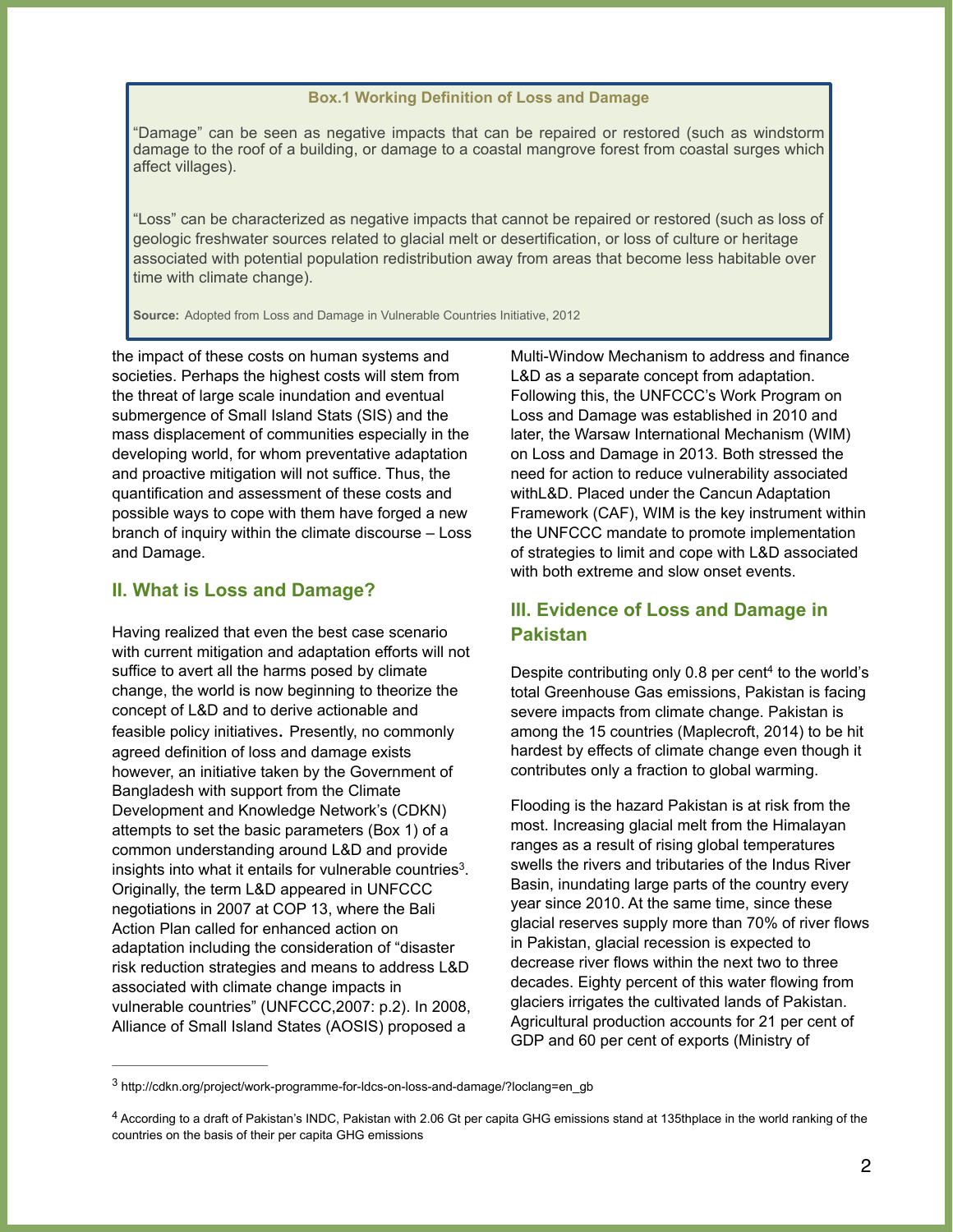Finance, 2014). As a semi-arid developing country with an agrarian economy, the threat of climate change to irrigated agriculture translates into high risk for the entire country.

Further, by the end of the  $21^{st}$  century (2081 – 2100), global surface temperatures are expected to increase by over 1.5°C, while warming is likely to exceed 2°C based on all but 1 of the RCPs used in the 5th Assessment Report of the Intergovernmental Panel on Climate Change (IPCC)<sup>5</sup>. Precipitation is also expected to vary greatly as a result of the changing climate<sup>6</sup>. Varying levels of precipitation, shifts in extreme temperature means, changing weather patterns and increasing water stress will potentially translate into severe implications for most sectors in Pakistan including agriculture, human health, livelihoods, and infrastructure.

An Annual Disasters Statistical Review by Centre for Research on the Epidemiology of Disasters  $(CRED)^7$  in Brussels noted that extreme events in the form of hydro meteorological disasters (floods, cyclones and droughts, etc.) caused by climate change have become more frequent across the world. This finding is also supported by data in Pakistan which shows that the frequency of these events has increased. Around 23% of the country's

land and nearly 50% of the entire population is vulnerable to various impacts of sudden-onset climate events; rise in sea level, glacial retreat, higher average temperatures, and higher frequency of droughts (Ahmad et al., 2010). The extent of damage caused by the floods of 2010 can be gauged by the figures presented in Box 2, which is one way of representing the risk posed by climate change to Pakistan. Since 2010, there have been attempts at the policy level to limit and, where possible, prevent future harm from climate change. The National Climate Change Policy 2012 and the National Disaster Management Plan of 2013 are two examples of concern and commitment in the upper echelons of governance in Pakistan. However, there is also acknowledgement that even implementation of planned interventions to a fault will not shield vulnerable communities from all possible harms or off-set the losses they have suffered. Thus, the conversation on addressing L&D from climate change needs to happen in parallel with the efforts to adapt to it in Pakistan.

#### **Box 2. Estimates of loss and damage from Pakistan Floods 2010**

The gross impact of floods in 2010 amounted to 5.8% of the Pakistani 2009/10 GDP making it considerably more costly – in relative terms – than the 2011 Japanese Tsunami (4.6%) (World Bank and ADB, 2010). Flooding and overflowing rivers caused substantial damage to 14 districts, particularly to the Southern and Northern parts of the country in 2010. These floods:

- Affected 20 million people
- Killed1781
- Displaced millions
- Damaged 1.8 million homes
- Damaged 5.9 million acres of farmland

The World Bank and ADB (2010) place the cost of damages at \$10 billion (\$5b in the agriculture sector). As well as damage to infrastructure, which affected governance, education, energy, business and communications, the flooding led to widespread health risks from malaria, cholera, and severe malnutrition. With the economy heavily dependent on agriculture, the economic impacts are grave with 5.3m jobs lost (ILO, 2010) and about US\$25–30 billion used on infrastructure and compensation.

**IV.** 

<sup>&</sup>lt;sup>5</sup> Climate Change 2014, Synthesis Report, Summary for Policy Makers: https://www.jpcc.ch/pdf/assessment-report/ar5/syr/ AR5\_SYR\_FINAL\_SPM.pdf

 $6$  Planning Commission of Pakistan, Task Force Report on Climate Change, 2012

http://www.cred.be/publications <sup>7</sup>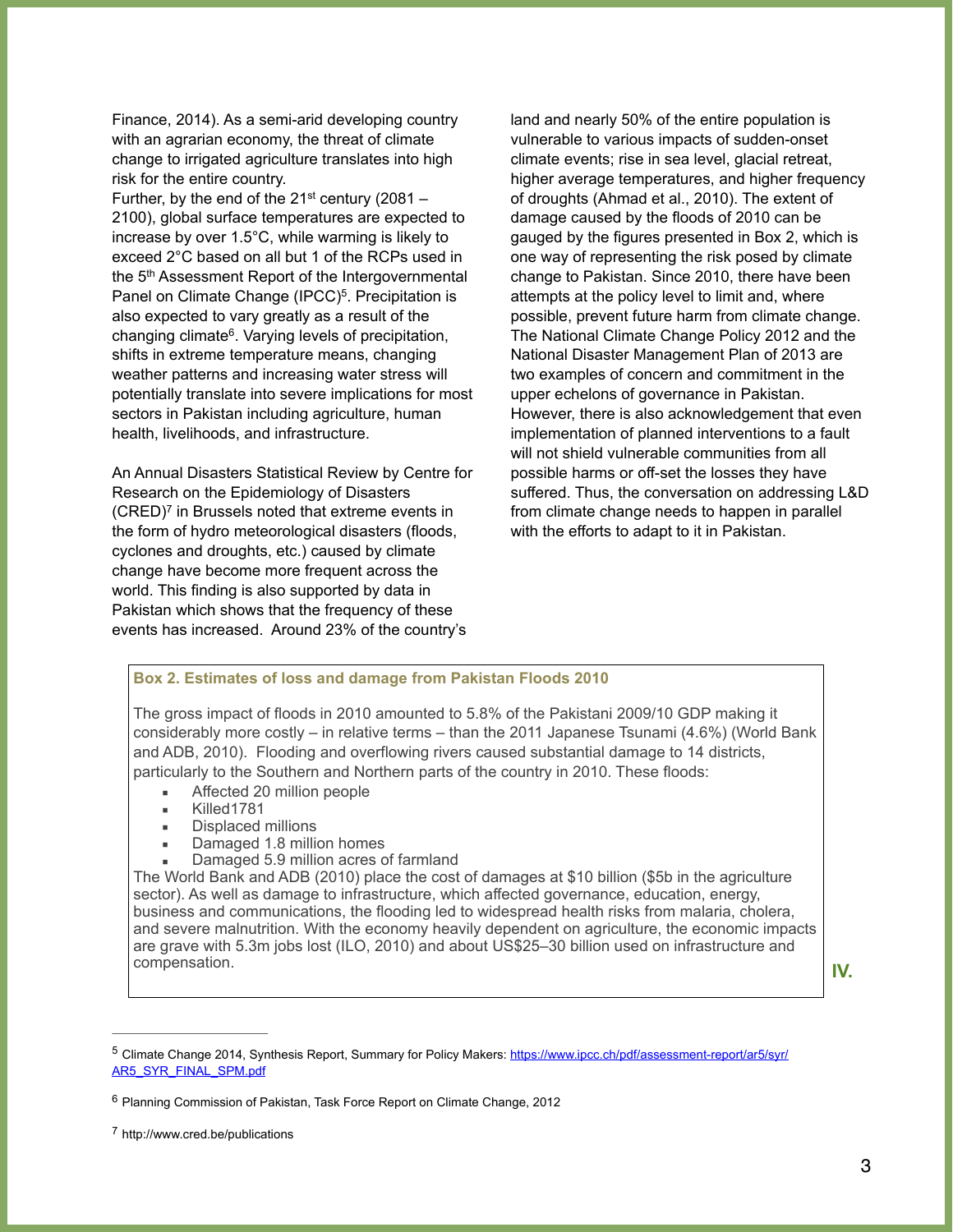#### **Translating Climate Vulnerability in L&D**

Extreme weather events and other climate impacts already threaten the lives, livelihoods and wellbeing of communities, especially those that are already vulnerable due to non-climatic factors. This disparity often guides interventions so that those most in need of assistance to build climate-resilience are prioritized. Since poverty and lack of assets is already a major driver of climate vulnerability, it is likely that the same demographic will disproportionality bear the burden of L&D. The future economic impact could include structural damage from floods, or crop loss due to drought or extreme heat. Non-economic losses could include destruction of historic or culturally significant sites, the rendering of terrains uninhabitable, or extinction of species. The damages can be recovered while losses cannot. Pakistan stands to suffer on both counts due to the predominantly agrarian nature of its economy, its dependence on natural systems, and its wealth of biodiversity and cultural heritage. Thus, as Pakistan develops pathways to mainstream climate resilience into development planning and growth strategies, it needs to develop contingencies for addressing future L&D.

Non-Economic Loss and Damage (NELD) is an especially difficult policy terrain, due to the contextdependence and incommensurability of associated costs. However, the current challenge is to overcome limitations of data and contested methodologies and to quantify and assess costs that can be measured using conventional methodologies and indicators

## **V. National level Response to Loss and Damage**

The National Disaster Management Authority (NDMA) notes in the Disaster Risk Reduction Policy (2013) that the unprecedented costs imposed by disasters in the past decade could have been largely reduced through preparedness, prevention, and mitigation. In other words, a large proportion of the costs incurred can be characterized as 'unavoided' L&D. These costs have wreaked havoc on communities, the local and national economy, and consequently hampered development. However, like most developing countries Pakistan does not have comprehensive social safety nets or financial risk-transfer mechanisms to deal with L&D

from climate-induced hazards and disasters. While extra-budgetary support may be provided by development agencies in the case of disasters, or through substantial bilateral or multilateral donations following major disasters, these responses are typically short term and ad hoc, and highly dependent on the financial situation of donor countries and on the media response to disasters. While ex-post facto disaster funding from donors and multilateral financial institutions can be an important part of a government's disaster risk management strategy, over-reliance on this approach has major limitations in terms of efficiency, effectiveness, and sufficiency. When finances raised are not sufficient nor timely, lives and livelihoods are lost and recovery and long-term development are compromised. In one of the four provinces of Pakistan, Baluchistan, one year after the floods of 2010, a conservative study showed that 18,000 people were still reported to be affected (Hasnain 2011).

It has been widely argued that for future climate impacts, finances should not be allocated from general disaster relief funds, just as it has been argued that adaptation to climate change should not come from general development funds (Action aid, 2009). The general trend in most countries is towards insurance solutions to provide sufficient incentives for prevention and to encourage 'safe' behaviour. Both the National Climate Change Policy (2012) and National Disaster Risk Reduction Policy (2013) provide a robust basis for development of an assessment and compensation mechanism including insurance for L&D occurring from climate induced disasters.

The National Disaster Management Authority (NDMA) in Pakistan is currently developing an integrated risk management system to increase resilience and enhance economic development (CDKN, 2012). A risk transfer mechanism, with technical support from the Climate Development and Knowledge Network (CDKN) is being developed to protect lower income groups against losses from extreme events that are expected to increase in frequency due to climate change. This Disaster Risk Insurance mechanism will provide low-income households easy accessible and affordable insurance. This could potentially cover any one or a combination of ways in which households are impacted: i) demise of the bread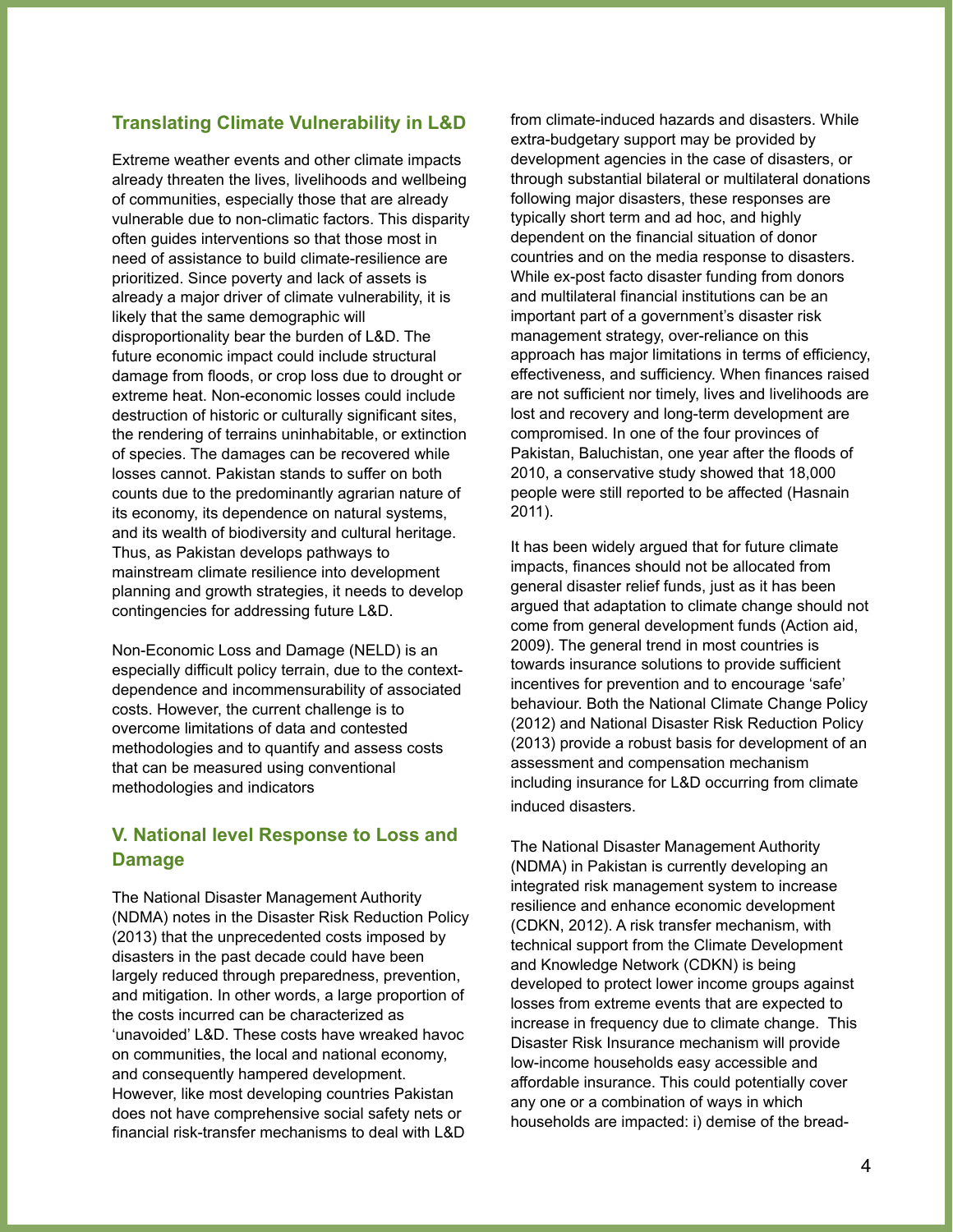earner; ii) food insecurity; iii) shelter damage; iv) livestock damage; and v) crop damage.

Proactive financial protection strategies such as the risk insurance fund would build Pakistan's financial response capacity in the aftermath of disasters and reduce the economic and fiscal burden of natural disasters by transferring L&D to private capital and insurance markets. However, these strategies need to be premised on evidence-based recommendations and need to ensure that relevant actors are incentivized to act responsibly and mitigate risks from climate change. A useful took for such an endeavour would be L&D assessments. Such assessments of the costs that will be incurred regardless of pre-emptive action will delineate then line between adaptation-development investment and financial risk transfer. In addition, such assessments can provide insights into patterns of vulnerability, hazard occurrence, magnitude and severity. Currently, data is scattered across various organizations and any systemic centralized vulnerability and risk monitoring is lacking (Nadeem, 2015). Undertaking systematic and coordinated assessments of L&D is therefore, a good first step towards gathering this information and towards a recognition of the limitations of adaptation.

#### **VI. Recommendations**

At the level of policy and popular discourse, there needs to be an acknowledgement of the reality of residual impact and L&D. Communities, as well as policy makers, need to be aware of the limitations of adaptation in preventing harmful impacts of climate change. This is more challenging than it sounds as reminding constituents of the ostensible inadequacy of current adaptation investment is akin to political suicide, especially for career politicians. Thus, there needs to be a clear and sensitive communication strategy for mainstreaming the concept of L&D into public and policy discourse.

According to Mr. Zahid Hamid, Federal Minister for Climate Change, the cost of adaptation for Pakistan is likely to be \$14 Billion per year $8$ . Viewed through the L&D lens, it is obvious that additional funding

will be required to cope with the impacts that persist beyond the adaptation threshold. In order to make a case for support from international funds – Adaptation Fund, Green Climate Fund, etc. - it is critical to comply with the stipulations of the Paris Agreement, which Pakistan is a signatory to. Given the lack of quantifiable targets and indicator-based commitments in Pakistan's INDC, it is important that the country gathers data on emissions and assesses its adaptation needs before it proceeds to promulgate concrete targets that are in line with the Paris Agreement. A large pool of exposure data exists but they are not aggregated. Disaster Risk Reduction (DRR) knowledge and information management about risk and vulnerabilities through collection, compilation and dissemination of relevant information is vital to implement policies on L&D. In addition to filling data deficiencies, this will also make a compelling case for much needed monetary and technical assistance for climate resilience and future L&D.

There is a strong need to perform state-of-the-art risk assessments to enable financial risk transfer and to support other risk management measures. Thus, Pakistan needs to develop a national level, integrated multi-hazard L&D data-base for systematic vulnerability and risk monitoring to ensure planning on L&D is fed with accurate information.

NDMA should consider setting up a national mechanism within its existing structure which could be solely responsible for all national matters dealing with L&D in the context of comprehensive climate risk management.

**Hina Lotia** is Director of Programmes at LEAD Pakistan

**Basharat Saeed** is Team Leader for *Water-Energy-Food-Climate Nexus* at LEAD Pakistan

**Areej Riaz** is Focal Person for *Climate Finance and Readiness* at LEAD Pakistan

<sup>&</sup>lt;sup>8</sup> Address to the UNFCCC at COP21.